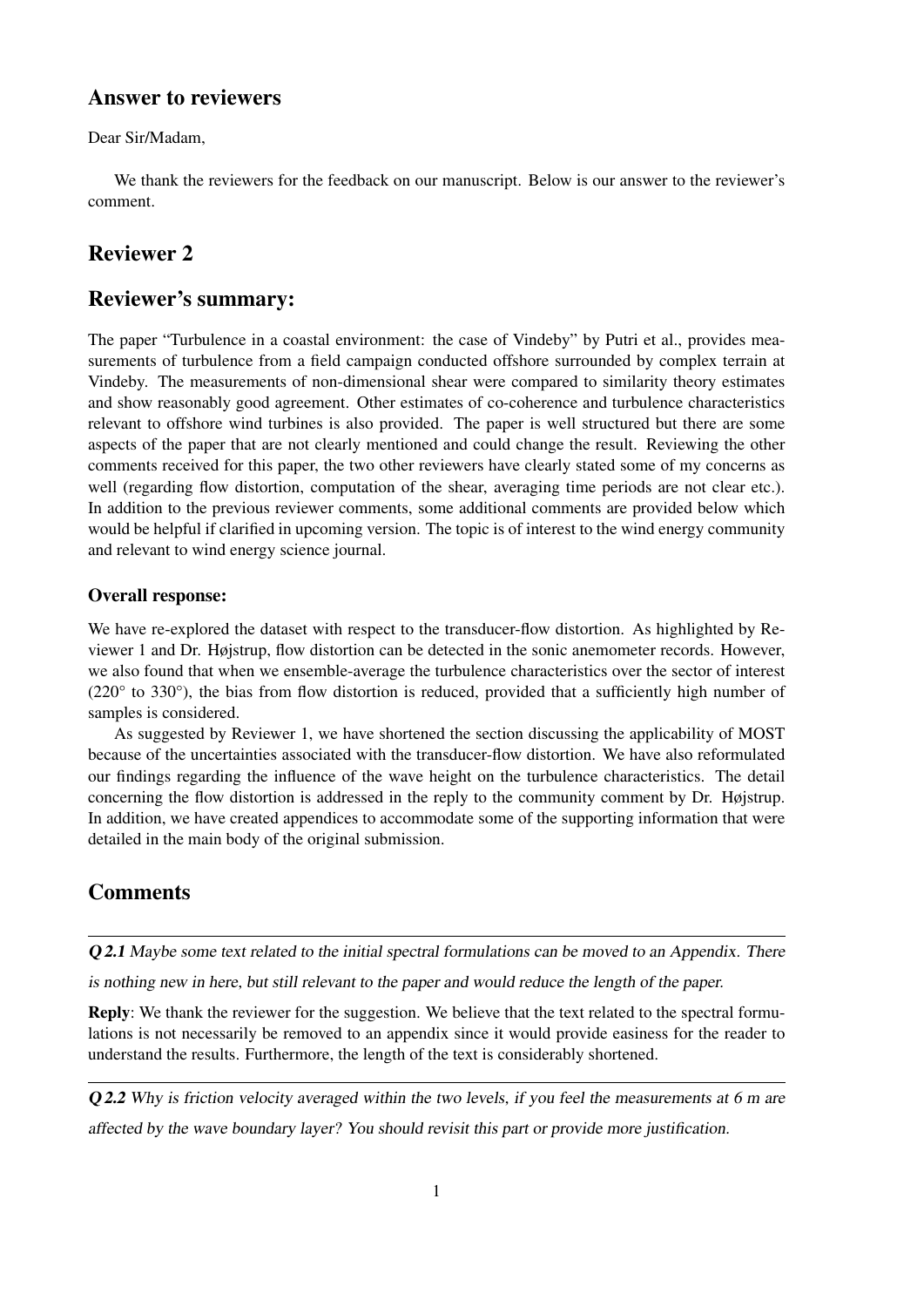Reply: We used the average at two levels because the friction velocity is usually the parameter associated with the largest uncertainties and the spatial averaging helps reduce them. We revisited this part and we found that the measurements are, to some extent affected by the transducer-induced flow distortion. In the revised manuscript, we carefully review our statements that the measurements at 6 m are affected by the wave boundary layer.

Q 2.3 Figure 6 shows good agreement in non-dimensional shear when using 6 m measurements with

similarity theory. This is confusing and I was under the impression that the friction velocity and z/L were estimated from 18 m and not 45 m. Some consistency/clarification is required here.

**Reply**: We have clarified in the caption of fig. 6 (fig. 5 in the revised manuscript) that  $z/L$  was indeed estimated from the measurements at 18 m.

Q 2.4 With average significant wave heights (Hs) below 1 m (line 64), and the wave boundary layer

is typically 5\*Hs, so it would mean most of the time the wave boundary layer is below the lowest measurement height (6 m). There may be instances when the waves can affect the measurements, but this would be very small for such low Hs. Please refer to Hristov et al., 1998 (Wave-Coherent Fields in Air Flow over Ocean Waves: Identification of Cooperative Behavior Buried in Turbulence) for more details on how to assess the impact of the wave boundary layer on measurements. After filtering for nonstationary etc., what is average Hs in Figure 5? Small set of measurements affecting the average shear is somewhat surprising. The deviations observed in MOST are probably not due to the presence of the wave boundary layer impacting measurements, but probably flow distortion. This needs to be investigated further.

Reply: As pointed out by the reviewer, the results in Subsection 5.4 (Subsection 5.2 in the revised submission) indicate that there are only a few instances where we see a clear interaction between the waves and the wind turbulence. The median  $H_s$  value was 0.4 m for the period considered, which supports our initial statement that the number of records located in the wave boundary layer is insignificant. We have reformulated the first paragraph of Subsection 5.2, which now reads as " The objective of this subsection is to identify whether the wave-induced turbulence can be detected in the velocity records at 6 m amsl due to the observed turbulence characteristics in Subsection 5.1. Here, the measurements at 6 m amsl are explored in terms of wind-wave interactions, using the wave elevation data collected by the AWR near SMW. A total of 925 high-quality samples collocated in time with the wind velocity data studied were identified. Each wave elevation record was 30 min long and corresponded to a wind direction between 220° and 330°. There exist methods to filter out the wave-induced velocity component from the turbulent velocity component (e.g. [Hristov et al.](#page-2-0) [\(1998\)](#page-2-0)), but these methods are not addressed herein for brevity."

Following our reply to Reviewer 1 and Dr. Højstrup, we removed fig. 5 from the manuscript as the uncertainties regarding the transducer-induced flow distortion may be too large.